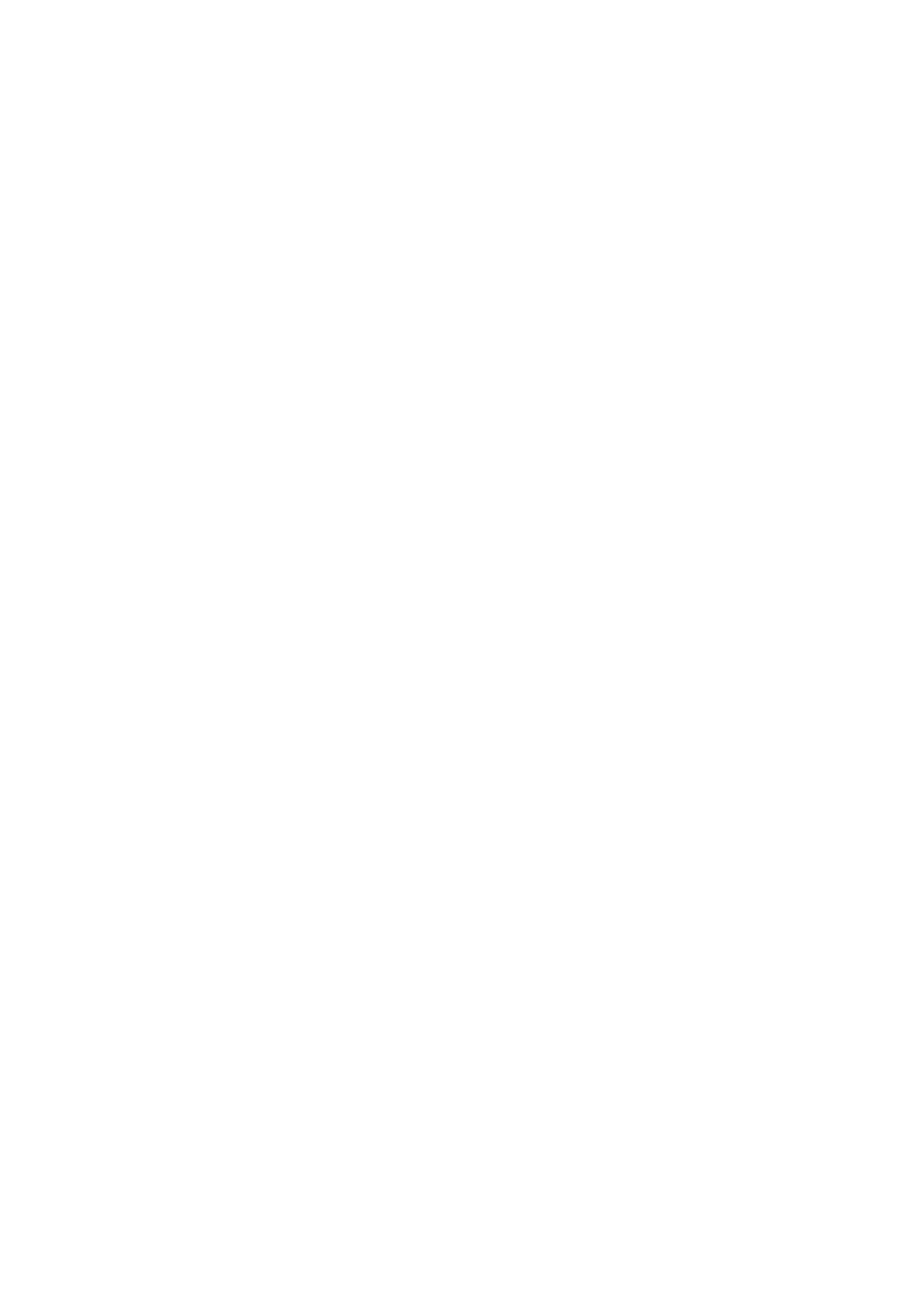

## **Subordinate Legislation No. 21 of 2018\*** \_\_\_\_\_\_\_\_\_\_\_\_\_\_\_\_\_\_\_\_\_\_\_\_\_\_\_\_\_

# *Mud Crab Fishery Management Plan Amendment 2018*

I, Kenneth Edward Vowles, Minister for Primary Industry and Resources, under section 25A of the *Fisheries Act*, approve the following amendments to the *Mud Crab Fishery Management Plan*.

Dated 16 July 2018

K. E. Vowles Minister for Primary Industry and Resources

\* Notified in the *Northern Territory Government Gazette* on 25 July 2018.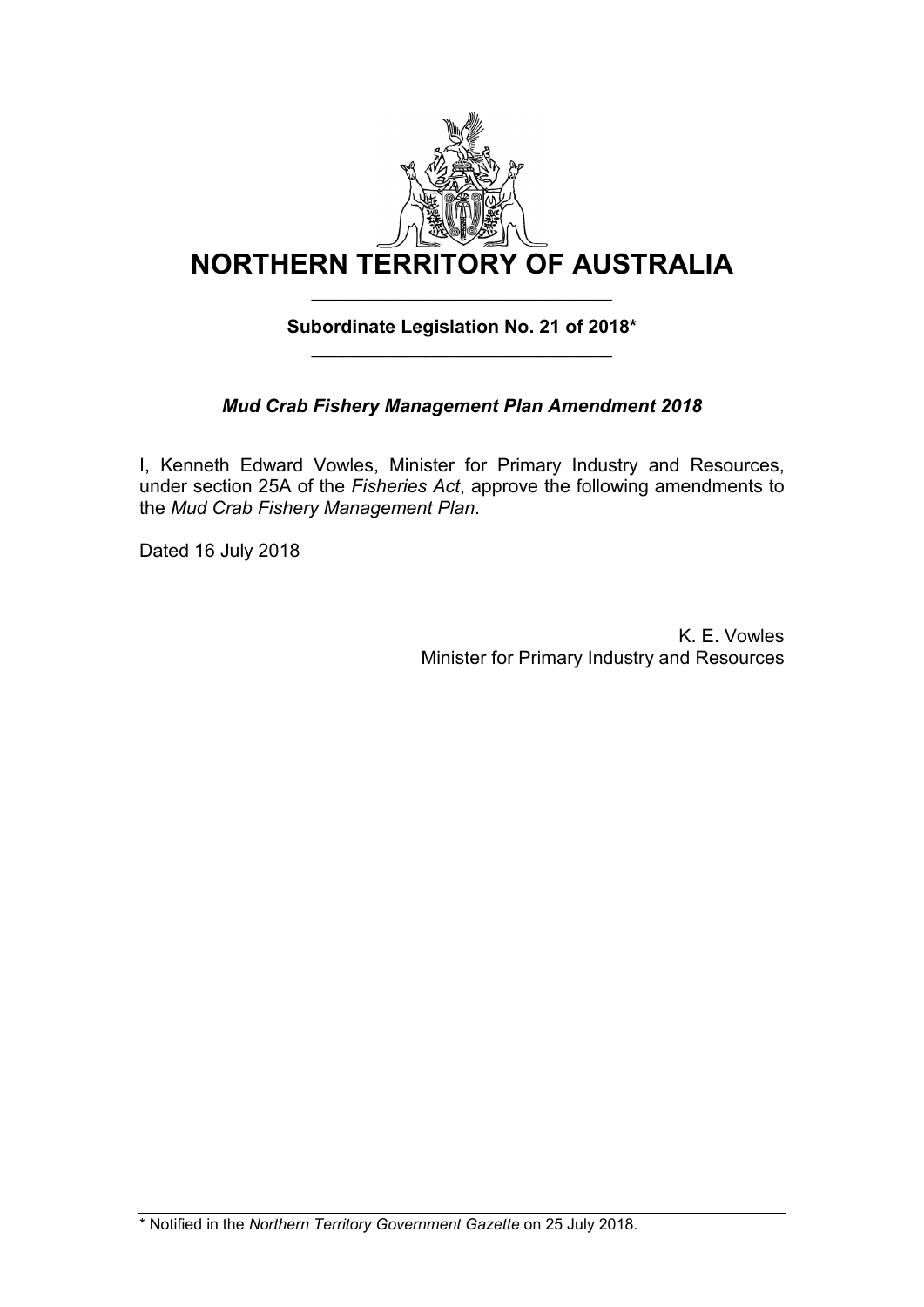#### **1 Citation**

This instrument may be cited as the *Mud Crab Fishery Management Plan Amendment 2018*.

#### **2 Commencement**

This instrument commences on the day on which notice of its making is published in the *Gazette*.

#### **3 Plan amended**

This instrument amends the *Mud Crab Fishery Management Plan*.

#### **4 Clause 4 amended (Objects of plan)**

Clause 4, at the end

*insert* 

*Note for clause 4*

*The conduct of mud crab fishing is governed by this Plan and any other instrument made under the Act.* 

#### **5 Clause 10 amended (Meaning of** *complying float* **for complying pot)**

(1) Clause 10(1)(a)

*omit*

80

*insert* 

100

(2) Clause 10(1)(b)(i)

*omit*

unit of entitlement

*insert*

vessel's registration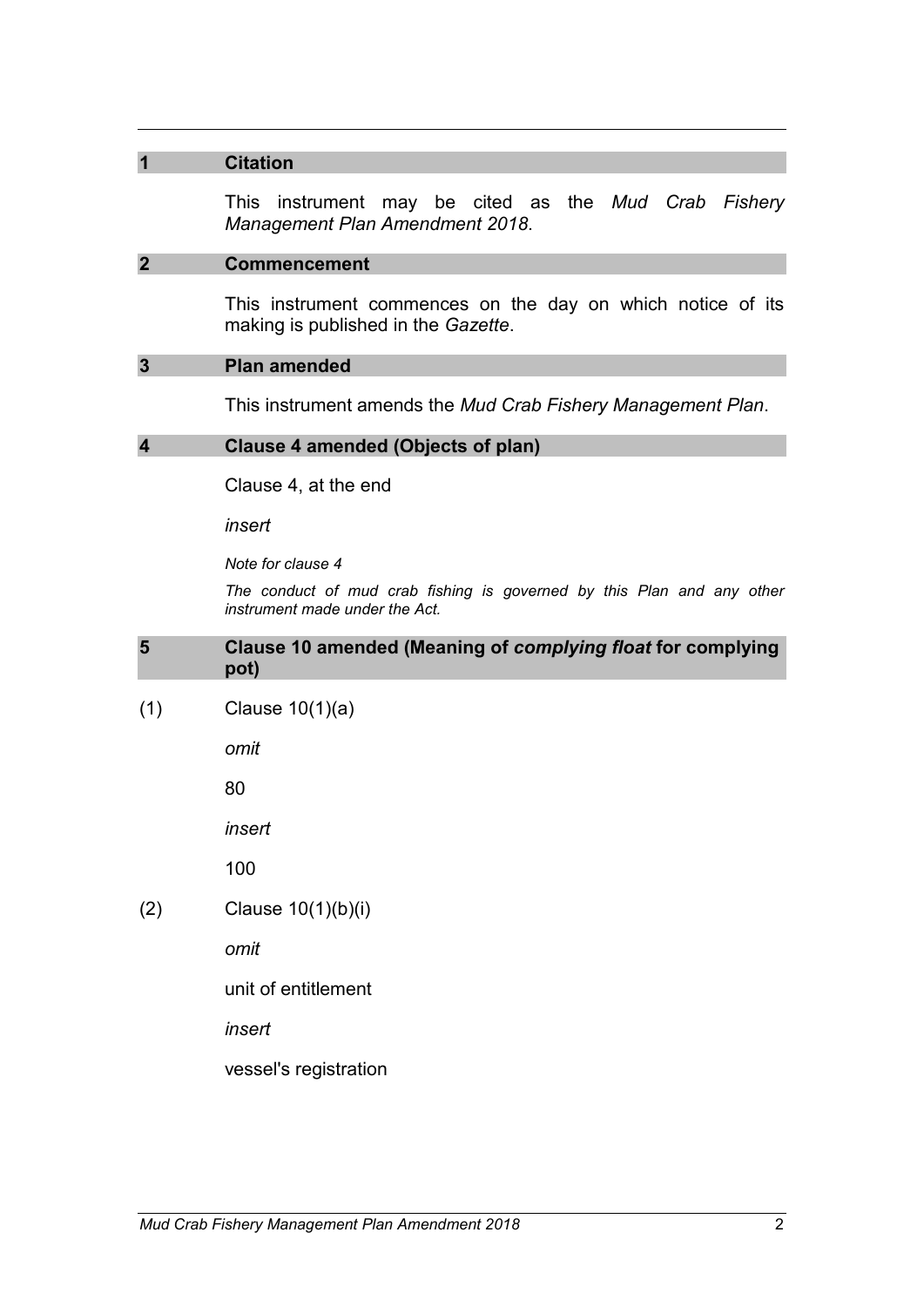(3) Clause 10(1)(b)(ii)

*omit, insert* 

- (ii) if the pot to which it is attached is amateur fishing gear  $$ with the full name and telephone number of the person using the gear; and
- (c) is attached to a pot with a line that has a minimum diameter of 6 mm; and
- (d) is specifically designed as a buoy.

#### **6 Clause 20 replaced**

Clause 20

*repeal, insert*

#### **20 When licensee deemed not to have taken or have possession of mud crab**

For clauses 18 and 19, a licensee must not be regarded as having taken or had possession of a mud crab if the licensee, before the licensee returns to the licensee's nominated place, returns the mud crab:

- (a) to the water as soon as practicable (but not within 200 m of the nominated place); and
- (b) with as little injury to the mud crab as possible.

# **7 Clause 21 amended (Mud crab to be restrained)**

(1) Clause 21(1)

*omit*

(1)

(2) Clause 21(1)

*omit*

as soon as practicable after taking a mud crab

*insert*

before placing a mud crab in a holding cage or at the licensee's nominated place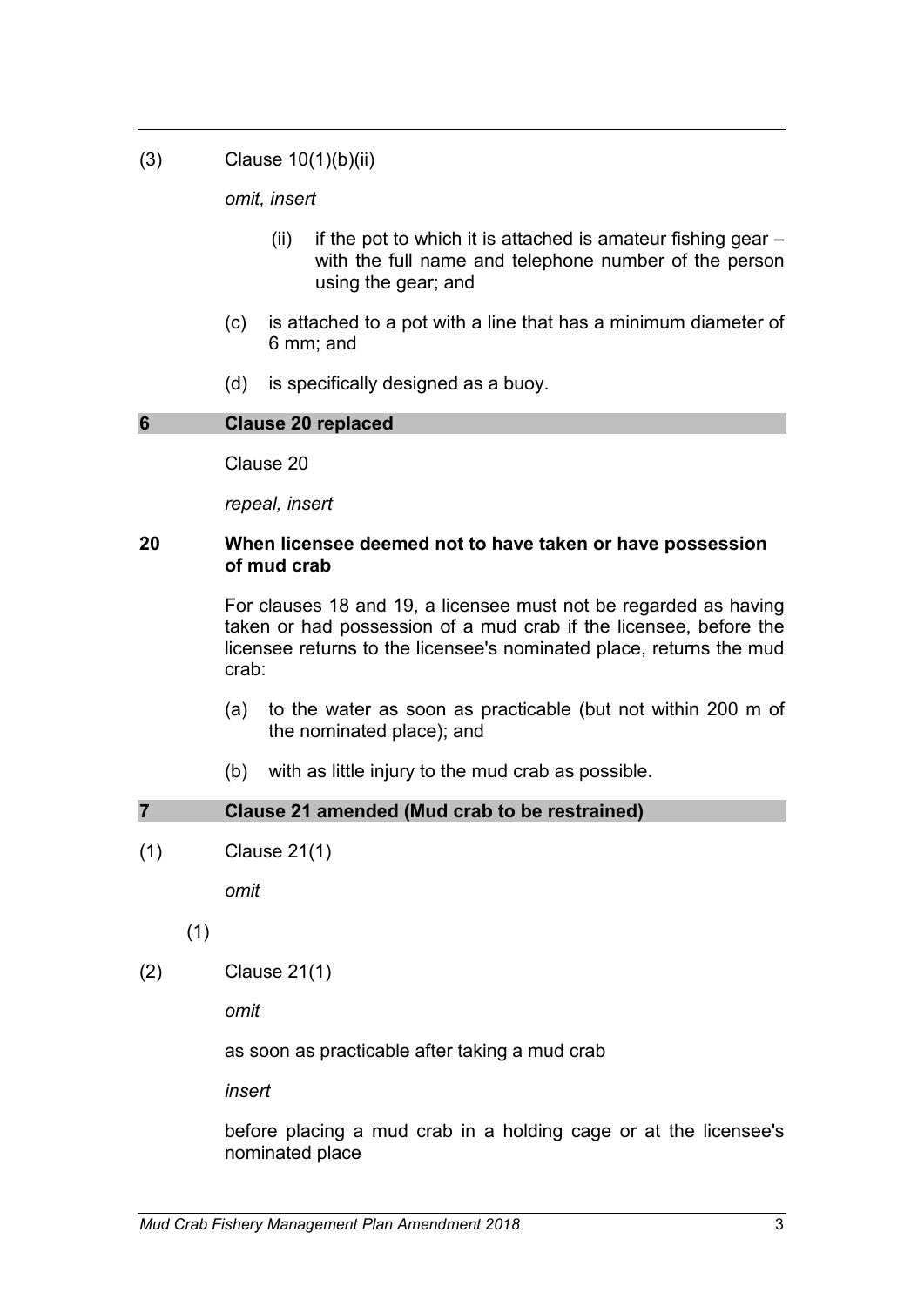## (3) Clause 21(2)

*omit*

#### **8 Clause 28 amended (Limit on number of pots in possession)**

After clause 28(2)

*insert*

(3) If a licensee has a second vessel that is not used to catch, take or harvest mud crabs, the licensee must not have possession of more than 15 spare pots on the vessel.

Maximum penalty: 40 penalty units.

(4) In this clause:

*spare pot* means any pot that does not have entrance funnels installed and does not have a complying float attached.

### **9 Clause 28A inserted**

After clause 28

*insert*

#### **28A Use of escape vents in pots**

A licensee must not use a pot made of wire, steel or other rigid material unless the pot has one or more escape vents as follows:

- (a) if the pot has one escape vent the vent is not less than 46 mm in height and 240 mm in width;
- (b) if the pot has 2 or more escape vents each vent is not less than 46 mm in height and 120 mm in width.

Maximum penalty: 40 penalty units.

#### **10 Clause 41 amended (Prohibition on use of fishing gear)**

Clause 41, after "complying pot,"

*insert* 

dilly pot,